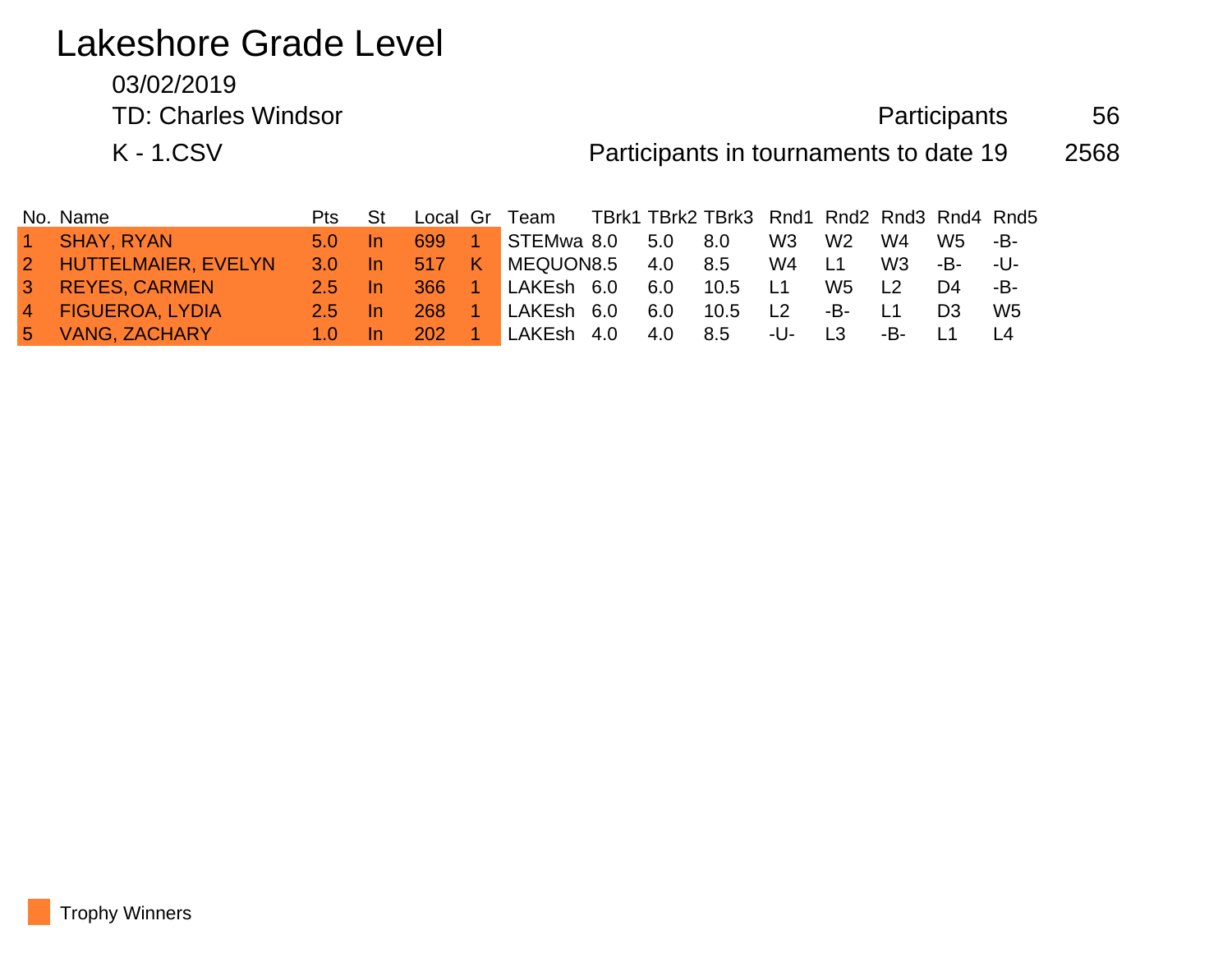## 2nd.CSV

|                | <b>Individual Standings</b> |                  |           |       |               |               |       |     |                                      |                |                |                |                |                |
|----------------|-----------------------------|------------------|-----------|-------|---------------|---------------|-------|-----|--------------------------------------|----------------|----------------|----------------|----------------|----------------|
|                | No. Name                    | Pts              | St        | _ocal | Gr            | Team          | TBrk1 |     | TBrk2 TBrk3 Rnd1 Rnd2 Rnd3 Rnd4 Rnd5 |                |                |                |                |                |
| $\vert$ 1      | HUTTELMAIER, ALEX           | 5.0 <sub>1</sub> | <u>In</u> | 1067  | 2             | MEQUON11.0    |       | 7.5 | 12.5                                 | W4             | W <sub>3</sub> | W <sub>2</sub> | W5             | W <sub>6</sub> |
| $\overline{2}$ | <b>FIGUEROA, NINA</b>       | 3.5              | <u>In</u> | 544   |               | <b>LAKEsh</b> | 12.0  | 7.0 | 13.5                                 | W7             | W <sub>5</sub> | L <sub>1</sub> | W3             | D4             |
| $\mathbf{3}$   | <b>FISCHER, VINCENT</b>     | 3.0              | In.       | 605   | 2             | <b>HOME</b>   | 13.0  | 8.0 | 14.0                                 | W <sub>6</sub> | L1             | W4             | L <sub>2</sub> | W <sub>8</sub> |
| 4              | <b>JACKS, HAYDEN</b>        | 2.5              | In.       | 389   | $\mathcal{P}$ | GRANsh 8.0    |       | 8.0 | 14.0                                 | L <sub>1</sub> | W8             | L <sub>3</sub> | W7             | D <sub>2</sub> |
| 5              | <b>GOYMERAC, MARISA</b>     | 2.0              | In.       | 120   | $\mathcal{P}$ | <b>XAVIER</b> | - 7.0 | 7.0 | 12.0                                 | -В-            | L <sub>2</sub> | W6             | <u> 11</u>     | <u>17</u>      |
| 6              | <b>WESENER, RILEY</b>       | 2.0              | In        | 283   | 2             | LAKEsh 7.0    |       | 6.0 | 12.0                                 | L3             | W7             | L5             | W8             | - L1           |
| $\overline{7}$ | <b>BURKE, PENELOPE</b>      | 1.5              | In.       | 110   | 2             | GRANsh 7.0    |       | 6.0 | 10.5                                 | L <sub>2</sub> | L <sub>6</sub> | D <sub>8</sub> | L4             | W <sub>5</sub> |
| 8              | VANG, JAYDEN                | 0.5              | In        | 100   | 2             | I AKFshi      | -6.0  | 6.0 | 9.0                                  | -U-            | -4             | D7             | 16             | L <sub>3</sub> |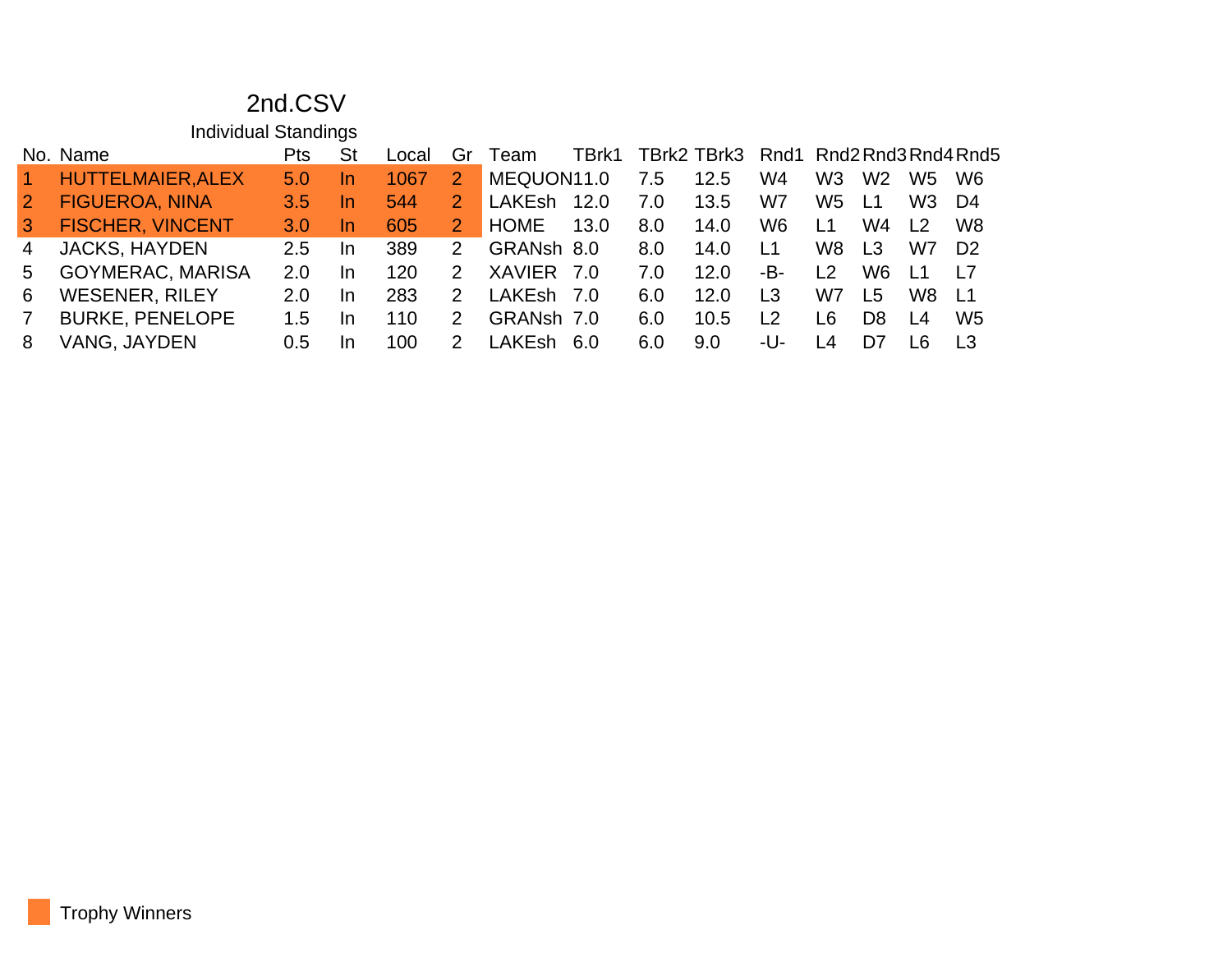#### 3rd.CSV

Individual Standings

|                      | Pts                                               |                             |     |              |        |               |                                                                                                           |      |                 |                |     |                                        |                                                              |
|----------------------|---------------------------------------------------|-----------------------------|-----|--------------|--------|---------------|-----------------------------------------------------------------------------------------------------------|------|-----------------|----------------|-----|----------------------------------------|--------------------------------------------------------------|
| <b>ARENA, BASIL</b>  | 5.0                                               | In.                         | 933 | 3            | MAPLfo |               | 8.0                                                                                                       | 13.0 | W <sub>3</sub>  | W <sub>2</sub> | W4  | W7                                     | <b>W6</b>                                                    |
|                      | 4.0                                               | In.                         | 777 | 3            |        |               | 6.5                                                                                                       | 12.5 | W7              | L1             | W6  | W4                                     | - W5                                                         |
|                      | $3.5^{\circ}$                                     | -In                         | 577 | $\mathbf{3}$ |        |               | 4.5                                                                                                       | 9.5  | L1              | W7             | W5  | D6.                                    | - W8                                                         |
|                      | 3.0                                               | In.                         | 611 | -3           |        |               | 7.O                                                                                                       | 12.0 | W8.             | W5             |     | $\overline{2}$                         | W7                                                           |
| <b>SHAY, CONNOR</b>  | 2.0                                               | In.                         | 633 | 3            |        |               | 8.0                                                                                                       | 12.0 | W6.             |                |     | W8 L2                                  |                                                              |
| WORTH, ADDI          | 1.5                                               | In.                         | 347 | 3            |        |               | 9.5                                                                                                       | 14.5 |                 |                |     |                                        | $\sqrt{11}$                                                  |
| <b>HEWITT, AXTIN</b> | 1.0                                               | In.                         | 353 | -3           |        |               | 10.5                                                                                                      | 15.5 | $\overline{2}$  | L <sub>3</sub> | W8. | $\overline{11}$                        | L4                                                           |
| <b>KAMPS, RYAN</b>   | $0.0^{\circ}$                                     | In.                         | 111 | 3            |        |               | 6.5                                                                                                       | 11.0 | $\overline{14}$ | 16.            |     | I 5                                    |                                                              |
|                      | No. Name<br><b>REYES, MISAEL</b><br>YANG, IVERSON | <b>SCHARENBROCH, COLTON</b> |     |              |        | Local Gr Team | 12.0<br>ETUDsh 11.5<br>LAKEsh 9.5<br>LAKEsh 12.0<br>STEMwa 8.0<br>LAKEsh 9.5<br>LAKEsh 10.5<br>LAKEsh 7.5 |      |                 | L5             | L4  | $\sqrt{11}$<br>L <sub>3</sub><br>W8 L2 | TBrk1 TBrk2 TBrk3 Rnd1 Rnd2 Rnd3 Rnd4 Rnd5<br>D <sub>3</sub> |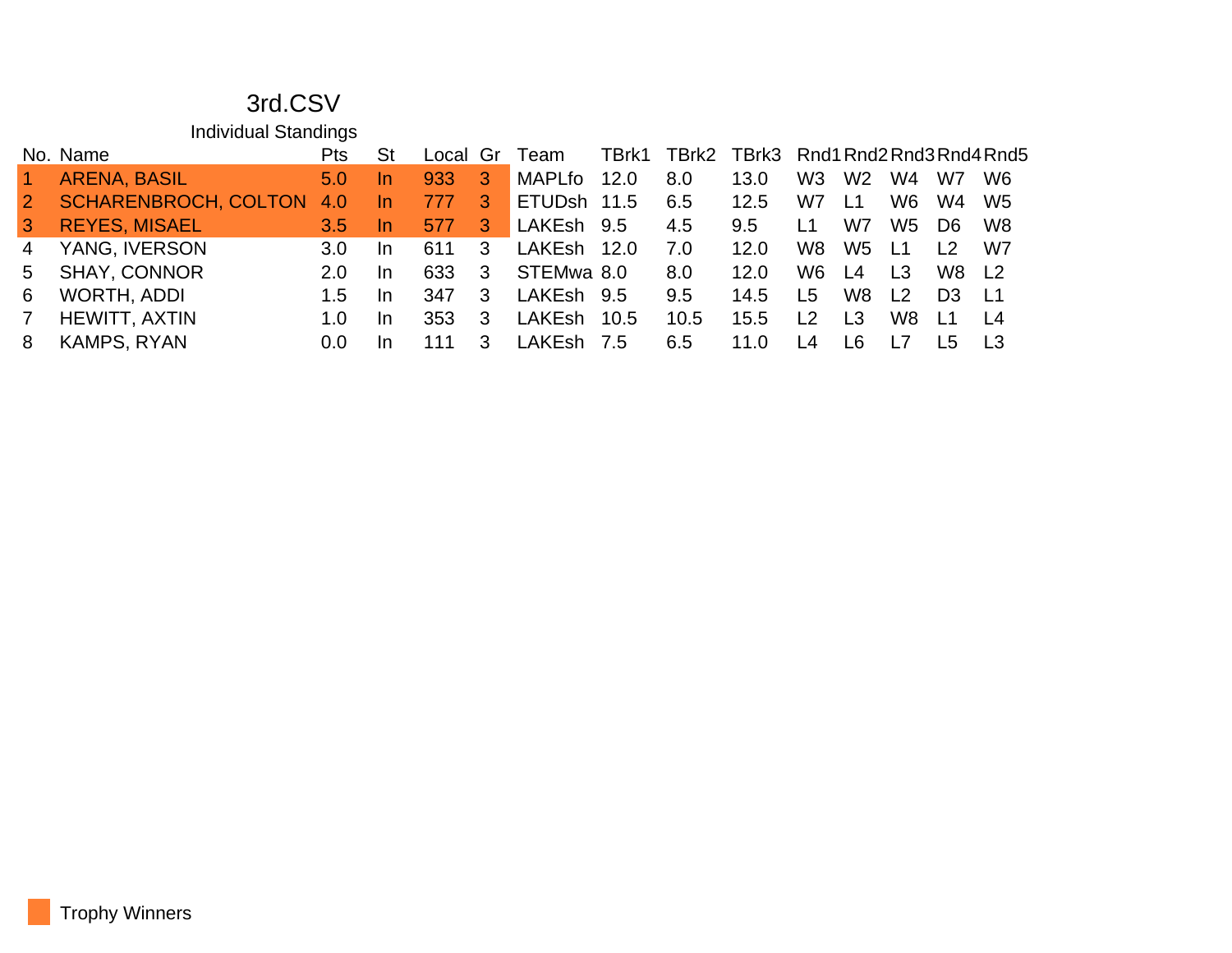#### 4th.CSV

|                 | <b>Individual Standings</b> |                  |           |       |                |             |       |       |                                |                                      |                |     |                                |                                |
|-----------------|-----------------------------|------------------|-----------|-------|----------------|-------------|-------|-------|--------------------------------|--------------------------------------|----------------|-----|--------------------------------|--------------------------------|
|                 | No. Name                    | Pts              | <b>St</b> | Local | Gr             | Team        | TBrk1 | TBrk2 | TBrk3 Rnd1 Rnd2 Rnd3 Rnd4 Rnd5 |                                      |                |     |                                |                                |
| $\vert$ 1       | <b>FISCHER, THOMAS</b>      | 5.0 <sub>1</sub> | In.       | 1280  | $\overline{4}$ | <b>HOME</b> | 7.5   | 12.0  | 24.0                           | -B-                                  | W <sub>3</sub> | W2  | W5                             | W <sub>6</sub>                 |
| $\overline{2}$  | <b>FIGUEROA, JOEY</b>       | 4.0              | In.       | 862   | 4              | LAKEsh 9.5  |       | 14.5  | 19.0                           | W4                                   | W <sub>5</sub> | L1  | W3                             | W7                             |
| $\vert 3 \vert$ | <b>BATES, THEA</b>          | 3.0              | In.       | 687   | 4              | LAKEsh 8.5  |       | 13.5  | 8.0                            | W7                                   | L1             | W4  | $\begin{array}{c} \end{array}$ | -B-                            |
| 4               | PITTNER, ROMAN              | 3.0 <sub>2</sub> | <b>In</b> | 611   | 4              | COOPsh 7.5  |       | 12.0  | 9.0                            | $\begin{array}{c} 1 & 2 \end{array}$ | W <sub>6</sub> | L3  | -В-                            | W <sub>5</sub>                 |
| 5.              | <b>LARSON, SAMUEL</b>       | $2.0^{\circ}$    | <b>In</b> | 619   | 4              | LAKEsh      | 10.5  | 15.5  | 6.0                            | W6                                   | l 2            | W7  | L1                             | L <sub>4</sub>                 |
| 6               | <b>JACKS, ISABELLE</b>      | $2.0^{\circ}$    | In.       | 602   | 4              | GRANsh 6.5  |       | 11.5  | 2.0                            | L5                                   | L <sub>4</sub> | -B- | W7                             | L1                             |
| <sup>7</sup>    | <b>BURKE, LORELAI</b>       | 1. $\Omega$      | <b>In</b> | 443   | 4              | GRANsh 7.5  |       | 12.0  | 0.0                            | L3                                   | -B-            | L5  | L6                             | $\begin{array}{c} \end{array}$ |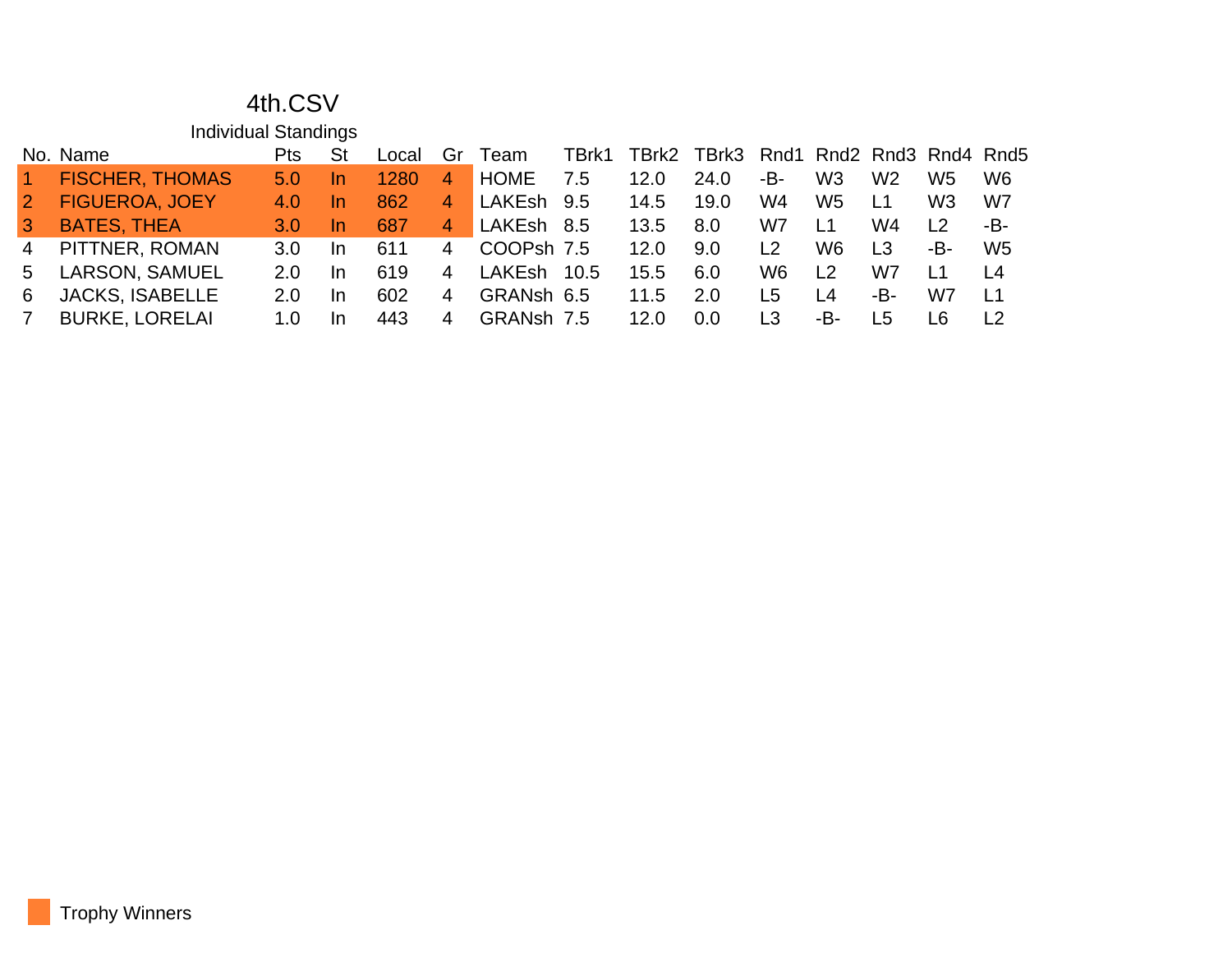#### 5th.CSV

|                | <b>Individual Standings</b> |     |           |       |    |               |       |       |       |                |                |                 |                     |                 |
|----------------|-----------------------------|-----|-----------|-------|----|---------------|-------|-------|-------|----------------|----------------|-----------------|---------------------|-----------------|
| No.            | Name                        | Pts | St        | Local | Gr | Team          | TBrk1 | TBrk2 | TBrk3 | Rnd1           |                |                 | Rnd2 Rnd3 Rnd4 Rnd5 |                 |
|                | <b>HERDIC, DANES</b>        | 4.0 | <u>In</u> | 1065  | 5  | GRANsh        | 13.0  | 9.0   | 15.0  | W <sub>6</sub> | W <sub>2</sub> | L3              | W <sub>8</sub>      | W4              |
| $\overline{2}$ | <b>ANDERSON, ISAAC</b>      | 4.0 | In        | 962   | 5  | <b>LAKEsh</b> | 12.0  | 8.0   | 13.0  | W <sub>9</sub> | L1             | W7              | W <sub>5</sub>      | W <sub>3</sub>  |
| 3 <sup>1</sup> | <b>BEINE, Peter</b>         | 3.0 | In        | 901   | 5  | <b>LAKEsh</b> | 14.0  | 10.0  | 16.0  | W <sub>8</sub> | W <sub>5</sub> | W <sub>1</sub>  | L4                  | L <sub>2</sub>  |
| $\overline{4}$ | <b>BURTON, SAMUEL</b>       | 3.0 | In        | 873   | 5  | HEARTH 12.0   |       | 8.0   | 14.0  | W7             | L <sub>6</sub> | W <sub>8</sub>  | W <sub>3</sub>      | L1              |
| 5              | <b>HERDIC, IZET</b>         | 3.0 | In        | 978   | 5. | GRANsh 12.0   |       | 8.0   | 12.0  | <b>W10</b>     | L <sub>3</sub> | W <sub>6</sub>  | L <sub>2</sub>      | W7              |
| 6              | <b>SUTHAR, DEVEN</b>        | 3.0 | In.       | 764   | 5  | <b>LAKEsh</b> | 11.0  | 7.0   | 11.0  | L1             | W4             | L <sub>5</sub>  | W <sub>9</sub>      | W <sub>10</sub> |
| $\overline{7}$ | <b>MUELLER, DINARA</b>      | 2.0 | In        | 347   | 5  | <b>LAKEsh</b> | 7.0   | 7.0   | 11.0  | L4             | W9             | L <sub>2</sub>  | W <sub>10</sub>     | L <sub>5</sub>  |
| 8              | TURNER, JAVAN               | 2.0 | In        | 341   | 5  | <b>LAKEsh</b> | 7.0   | 7.0   | 11.0  | L3             | <b>W10</b>     | L4              | L1                  | W <sub>9</sub>  |
| 9              | PITTNER, REBECCA            | 1.0 | In        | 369   | 5  | COOPsh 7.0    |       | 7.0   | 11.0  | L <sub>2</sub> | L7             | W <sub>10</sub> | L6                  | L <sub>8</sub>  |
| 10             | <b>HEWITT, MARILYN</b>      | 0.0 | In.       | 145   | 5  | LAKEsh        | 8.0   | 7.0   | 11.0  | L <sub>5</sub> | L <sub>8</sub> | L9              | $\overline{1}$      | L6              |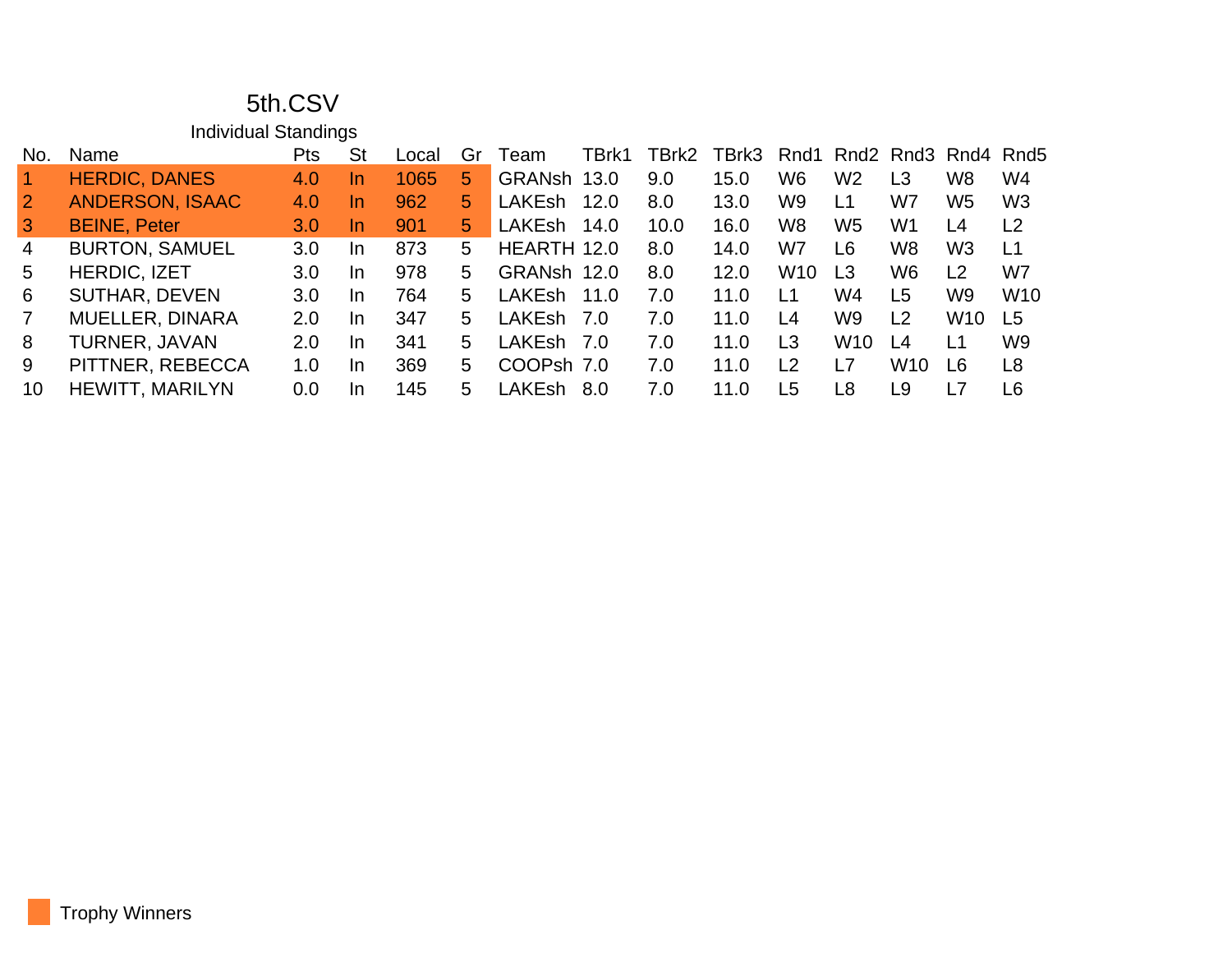#### 6th.CSV

Individual Standings

| No. Name                     | Pts           | St        |     | Gr | Team          | TBrk1 |                                                                                           |      |                |                |                |                |                                      |
|------------------------------|---------------|-----------|-----|----|---------------|-------|-------------------------------------------------------------------------------------------|------|----------------|----------------|----------------|----------------|--------------------------------------|
| <b>KRUEGER, CARTER</b>       | 4.0           |           | 837 | 6  | LAKEsh        | 11.5  | 8.0                                                                                       | 12.0 | W <sub>8</sub> | W9             | W4             | $\overline{2}$ | W <sub>3</sub>                       |
| <b>SCHULIST, NOAH</b>        | 3.5           | <u>In</u> | 852 | 6  | <b>XAVIap</b> | 13.0  | 9.0                                                                                       | 14.5 | D <sub>3</sub> | W6             | W7             | W <sub>1</sub> | L4                                   |
| YAKICH, DAVIS                | $3.5^{\circ}$ | In.       | 717 | 6  |               |       | 9.0                                                                                       | 14.5 | D <sub>2</sub> | W5             | W8             | W4             | L1                                   |
| <b>GOYMERAC, CHRISTOPHER</b> | 3.0           | In.       | 854 | 6  | XAVIap        |       | 9.5                                                                                       | 15.0 | W <sub>5</sub> | W7             | L1             | L <sub>3</sub> | W <sub>2</sub>                       |
| PIONTKOWSKI, KELSEY          | 3.0           | In.       | 574 | 6  |               |       | 5.0                                                                                       | 8.5  | L4             | L3             | -B-            | W9             | W7                                   |
| <b>KOHN, AUSTIN</b>          | 3.0           | In.       | 789 | 6  |               |       | 3.5                                                                                       | 7.0  | L7             | L <sub>2</sub> | W9             | W8             | -B-                                  |
| NEWPORT, MATILDA             | 2.0           | In.       | 540 | 6  |               |       | 8.0                                                                                       | 11.5 | W6             | L4             | L <sub>2</sub> | -B-            | L5                                   |
| PIONTKOWSKI, VIOLET          | 2.0           | In.       | 400 | 6  |               |       | 6.5                                                                                       | 10.5 | L1             | -B-            | L <sub>3</sub> | L6             | W <sub>9</sub>                       |
| PAARMANN, ALAINA             | 1.0           | <b>In</b> | 161 | 6  |               |       | 6.5                                                                                       | 10.5 | -B-            | L1             | ∟6             | L5             | L8                                   |
|                              |               |           |     |    | Local         |       | URBAsh 13.0<br>13.5<br>HORAsh 8.5<br>URBAsh 7.0<br>LAKEsh 8.0<br>HORAsh 6.5<br>HORAsh 6.5 |      |                |                |                |                | TBrk2 TBrk3 Rnd1 Rnd2 Rnd3 Rnd4 Rnd5 |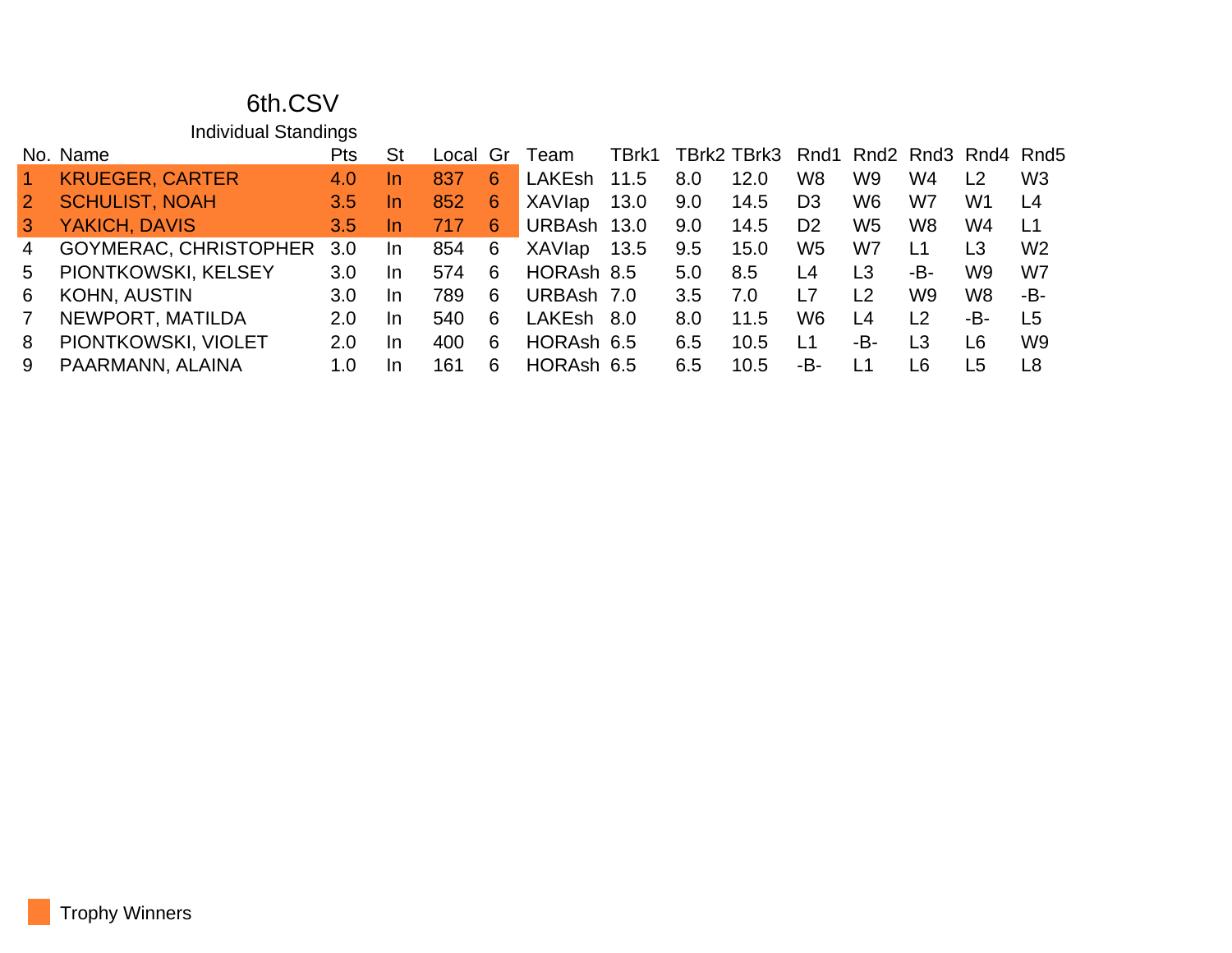#### 7 - 8 - HS.CSV

Individual Standings

|                 | No. Name                   | Pts | St        | Local | Gr | Team           | TBrk1 |     | TBrk2 TBrk3 Rnd1 Rnd2 Rnd3 Rnd4 Rnd5 |                |     |     |                |                |
|-----------------|----------------------------|-----|-----------|-------|----|----------------|-------|-----|--------------------------------------|----------------|-----|-----|----------------|----------------|
|                 | <b>KRAEMER, JOHNATHAN</b>  | 4.5 | <u>In</u> | 1422  | 10 | <b>PIUS</b> wa | 13.0  | 9.0 | 14.5                                 | W4             | W2  | D3  | W5             | W7             |
| $\vert 2 \vert$ | <b>MORALES, RAFAEL</b>     | 4.0 | <u>In</u> | 1389  |    | UNITmi         | 13.5  | 9.0 | 15.0                                 | W <sub>5</sub> | L1  | W7  | W <sub>3</sub> | W4             |
| 3               | <b>MARTINEZ, GUSTAVO</b>   | 3.5 | In.       | 1266  | 8  | UNITmi         | 12.5  | 8.0 | 13.0                                 | W <sub>6</sub> | W7  | D1  | L <sub>2</sub> | W <sub>8</sub> |
| $\overline{4}$  | <b>MORALES, ANTONIO</b>    | 3.0 | <u>In</u> | 970   |    | UNITmi         | 11.5  | 7.0 | 12.0                                 | L1             | W6  | W8  | W9             | L <sub>2</sub> |
| -5              | <b>FIGUEROA, FORREST</b>   | 3.0 | <u>In</u> | 965   |    | LAKEsh         | 9.5   | 5.0 | 9.5                                  | L <sub>2</sub> | W8  | W9  | L <sub>1</sub> | -B-            |
| -6              | <b>NIEHAUS, PAUL</b>       | 3.0 | <u>In</u> | 709   |    | LAKEsh 7.5     |       | 4.0 | 7.5                                  | L3             | L4  | -B- | W <sub>8</sub> | W <sub>9</sub> |
|                 | <b>BURTON, DAVID</b>       | 2.0 | <u>In</u> | 1068  |    | HEARTH 8.0     |       | 8.0 | 12.5                                 | W9             | L3  | L2  | -B-            | L1             |
| 8               | <b>RHODE, GRACE</b>        | 1.0 | <u>In</u> | 396   | 8  | URBAsh 8.0     |       | 8.0 | 11.5                                 | -В-            | L5  | L4  | L6             | L <sub>3</sub> |
| -9              | <b>ZAJKOWSKI, BENJAMIN</b> | 1.0 | In        | 423   | 8  | URBAsh 6.5     |       | 6.5 | 9.5                                  | L7             | -B- | L5  | I 4            | L6             |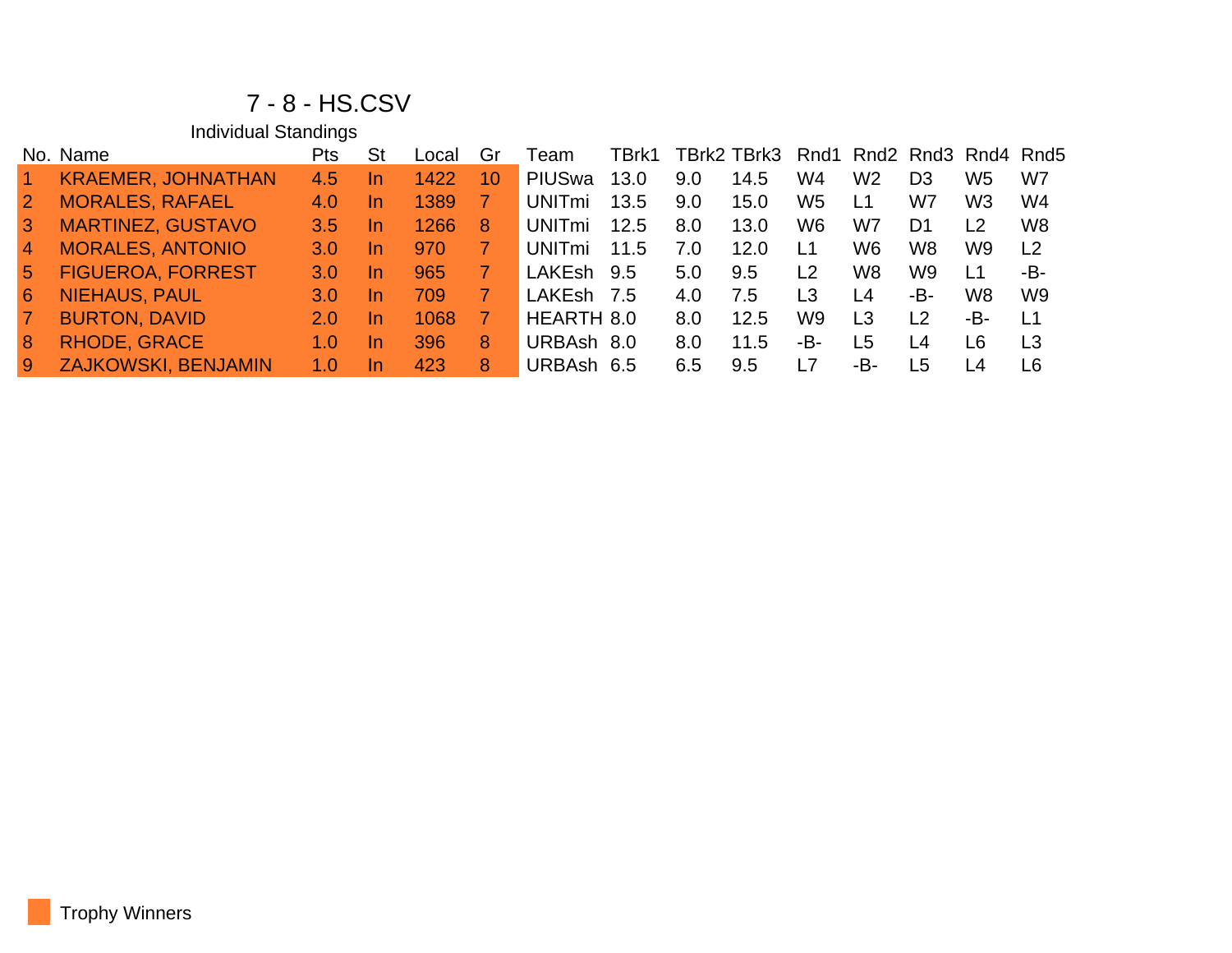## K - 1 Team.CSV

| <b>PIC</b> | Name (Players: Top 4 used)          | Score | Med  | Solk | SBx2 | Cum  |
|------------|-------------------------------------|-------|------|------|------|------|
|            |                                     |       |      |      |      |      |
|            | LAKE Country Academy, Sheboygan (3) | 6.0   | 20.0 | 35.0 | 11.0 | 18.0 |
|            | REYES, CARMEN (2.5,366)             |       |      |      |      |      |
|            | FIGUEROA, LYDIA (2.5,268)           |       |      |      |      |      |
|            | VANG, ZACHARY (1.0,202)             |       |      |      |      |      |
| 2          | Waukesha Stem Academy (1)           | 5.0   | 6.5  | 10.0 | 20.0 | 19.0 |
|            | SHAY, RYAN (5.0,699)                |       |      |      |      |      |
| 3          | MEQUON SCHOLASTIC CHESS CLUBS, (1)  | 3.0   | 5.0  | 10.0 | 10.0 | 12.0 |
|            | HUTTELMAIER, EVELYN (3.0,517)       |       |      |      |      |      |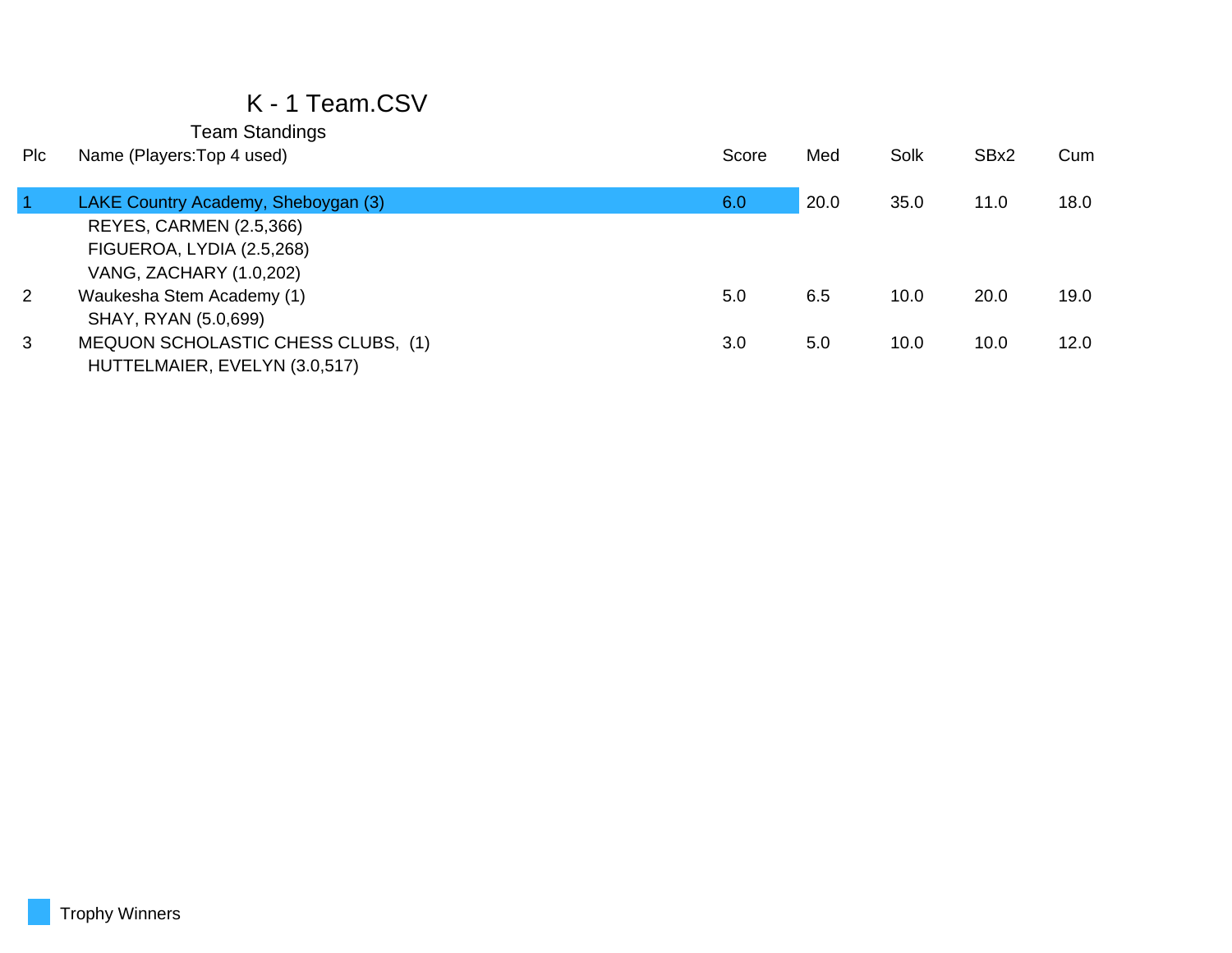## 2nd Team.CSV

| Plc            | Name (Players: Top 2 used)          | Score | Med  | Solk | SBx2 | Cum  |
|----------------|-------------------------------------|-------|------|------|------|------|
| $\vert$ 1      | LAKE Country Academy, Sheboygan (3) | 5.5   | 19.5 | 30.5 | 25.0 | 23.0 |
|                | FIGUEROA, NINA (3.5,544)            |       |      |      |      |      |
|                | <b>WESENER, RILEY (2.0,283)</b>     |       |      |      |      |      |
| $\overline{2}$ | Grant Elementary, Sheboygan (2)     | 4.0   | 20.0 | 29.5 | 16.5 | 13.0 |
|                | <b>JACKS, HAYDEN (2.5,389)</b>      |       |      |      |      |      |
|                | BURKE, PENELOPE (1.5,110)           |       |      |      |      |      |
| $\mathbf{3}$   | MEQUON SCHOLASTIC CHESS CLUBS, (1)  | 5.0   | 11.0 | 15.0 | 30.0 | 20.0 |
|                | HUTTELMAIER, ALEX (5.0, 1067)       |       |      |      |      |      |
| 4              | HOME(1)                             | 3.0   | 11.0 | 16.5 | 14.0 | 12.0 |
|                | FISCHER, VINCENT (3.0,605)          |       |      |      |      |      |
| 5              | XAVIER (1)                          | 2.0   | 8.5  | 14.0 | 5.0  | 9.0  |
|                | GOYMERAC, MARISA (2.0,120)          |       |      |      |      |      |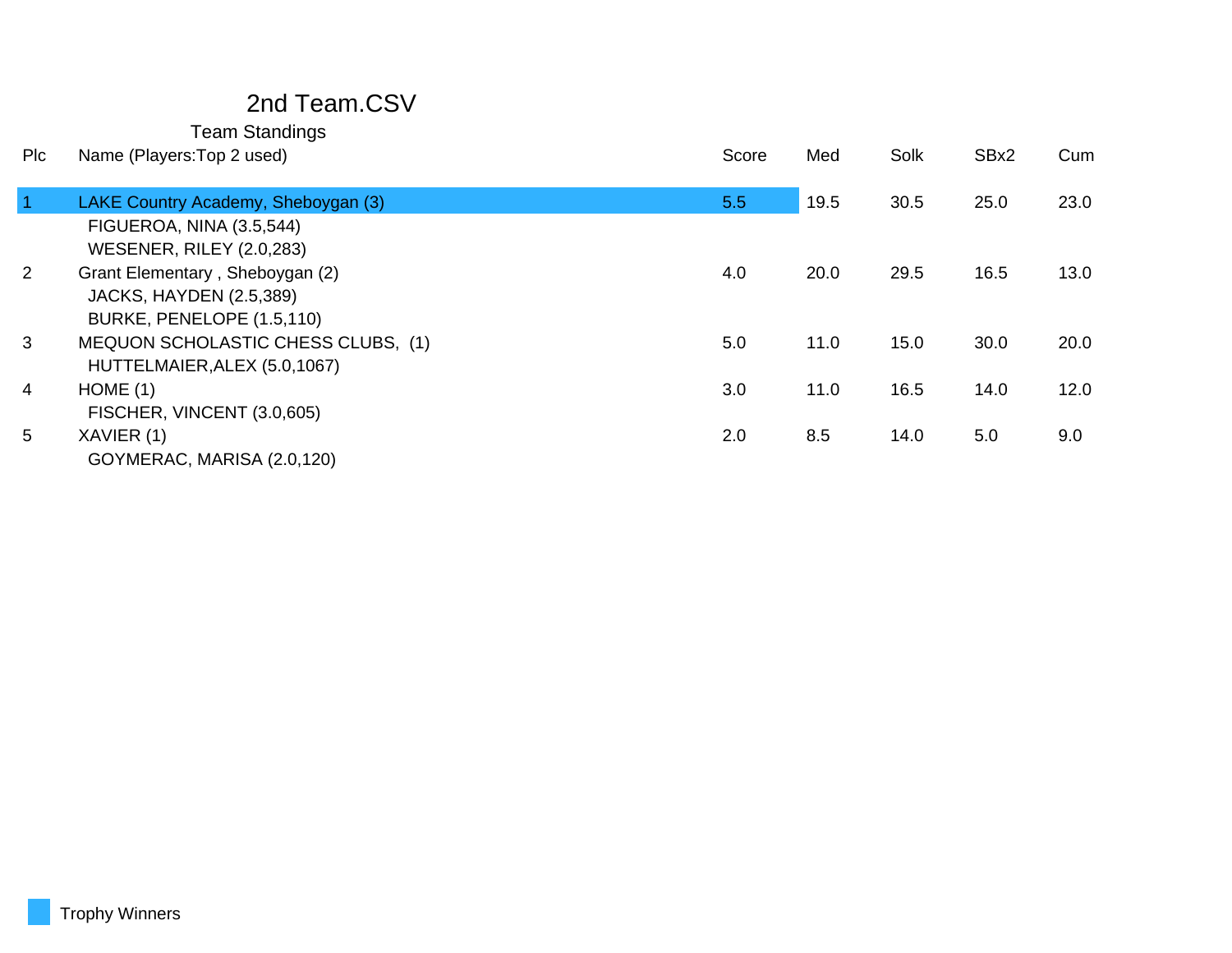# 3rd Team.CSV

| <b>PIC</b> | Name (Players: Top 2 used)          | Score | Med  | Solk | SBx2 | Cum  |
|------------|-------------------------------------|-------|------|------|------|------|
|            |                                     |       |      |      |      |      |
|            | LAKE Country Academy, Sheboygan (5) | 6.5   | 15.5 | 26.5 | 20.0 | 25.5 |
|            | <b>REYES, MISAEL (3.5,577)</b>      |       |      |      |      |      |
|            | YANG, IVERSON (3.0,611)             |       |      |      |      |      |
| 2          | Mapledale Elementary, Fox Poin (1)  | 5.0   | 11.0 | 15.5 | 31.0 | 20.0 |
|            | ARENA, BASIL (5.0,933)              |       |      |      |      |      |
| 3          | Etude Elementary, Sheboygan (1)     | 4.0   | 9.5  | 15.0 | 19.0 | 15.0 |
|            | SCHARENBROCH, COLTON (4.0,777)      |       |      |      |      |      |
| 4          | Waukesha Stem Academy (1)           | 2.0   | 10.0 | 14.5 | 5.0  | 9.0  |
|            | <b>SHAY, CONNOR (2.0,633)</b>       |       |      |      |      |      |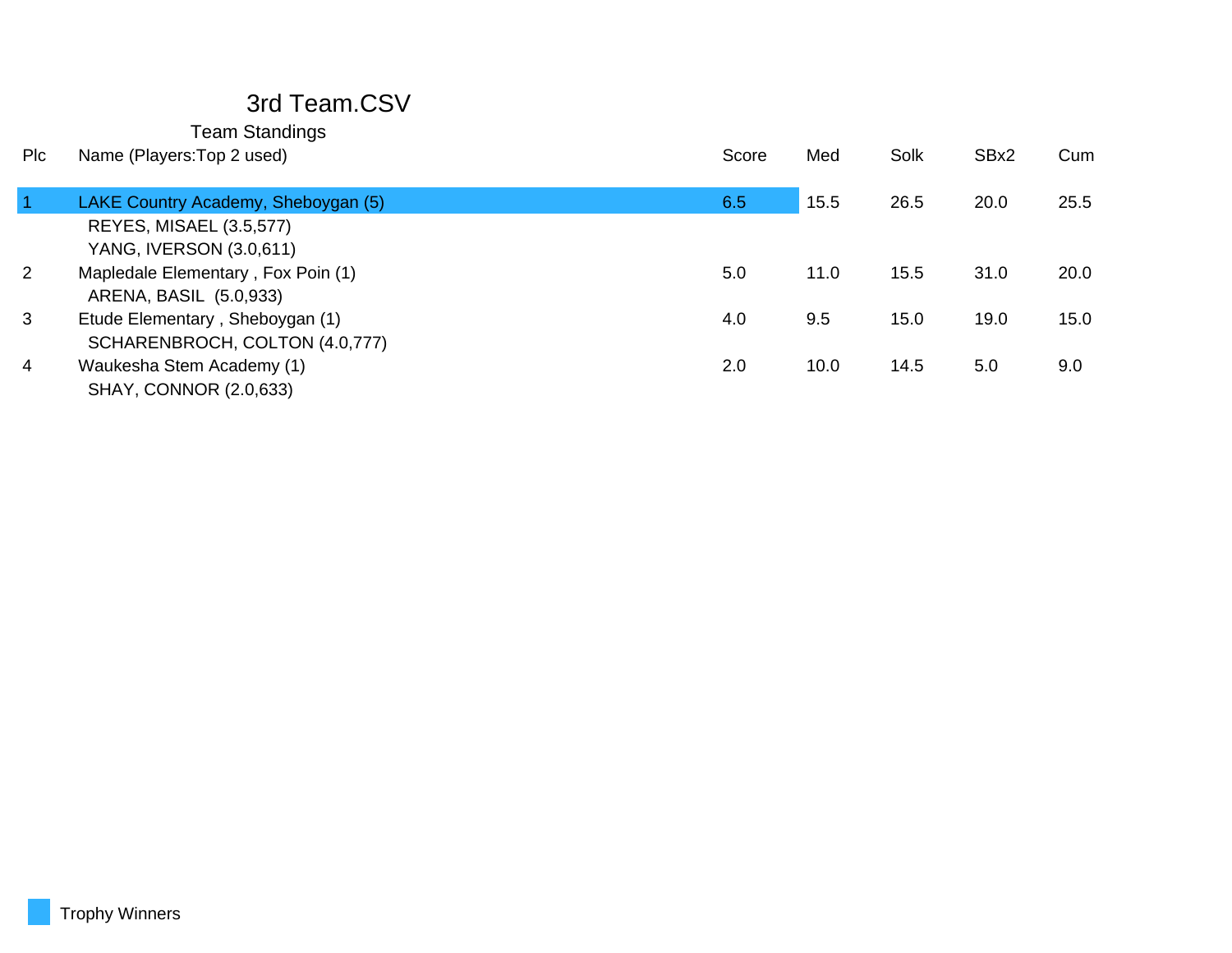# 4th Team.CSV

| Plc | Name (Players: Top 2 used)                                   | Score | Med  | Solk | SBx2 | Cum  |
|-----|--------------------------------------------------------------|-------|------|------|------|------|
|     | LAKE Country Academy, Sheboygan (3)                          | 6.0   | 24.0 | 36.0 | 36.0 | 25.0 |
|     | LARSON, SAMUEL (3.0,456)                                     |       |      |      |      |      |
|     | <b>FIGUEROA, JOEY (3.0,862)</b>                              |       |      |      |      |      |
|     | BATES, THEA (3.0,654)                                        |       |      |      |      |      |
| 2   | Grant Elementary, Sheboygan (1)<br>JACKS, ISABELLE (3.0,637) | 3.0   | 12.0 | 18.0 | 18.0 | 7.0  |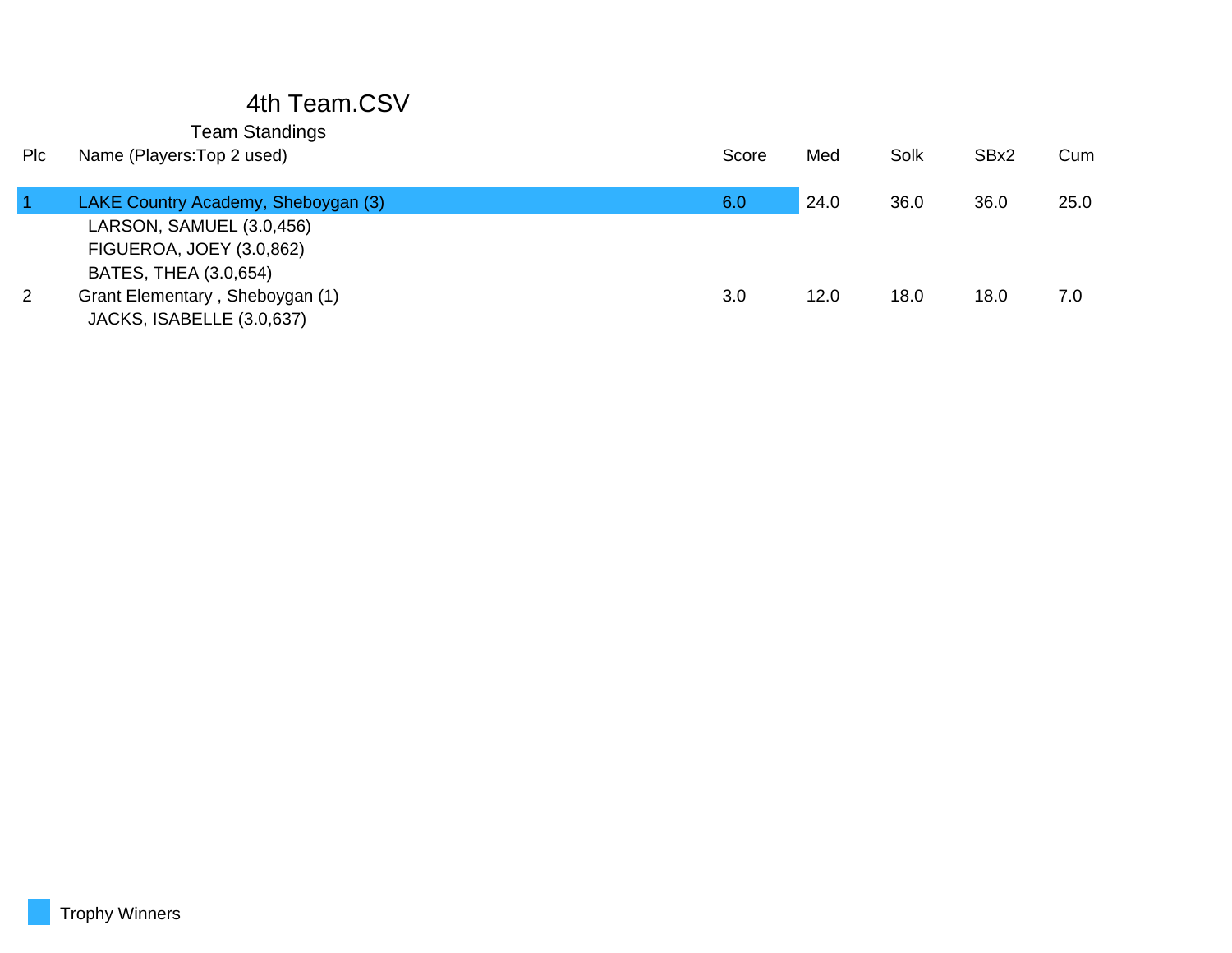## 5th Team.CSV

| <b>PIC</b>     | Name (Players: Top 2 used)          | Score | Med  | Solk | SBx2 | Cum  |
|----------------|-------------------------------------|-------|------|------|------|------|
| $\overline{1}$ | LAKE Country Academy, Sheboygan (6) | 7.0   | 25.0 | 34.0 | 43.0 | 30.0 |
|                | ANDERSON, ISAAC (4.0,962)           |       |      |      |      |      |
|                | BEINE, Peter (3.0,901)              |       |      |      |      |      |
|                | SUTHAR, DEVEN (3.0,764)             |       |      |      |      |      |
| $\overline{2}$ | Grant Elementary, Sheboygan (2)     | 7.0   | 23.0 | 32.0 | 41.0 | 28.0 |
|                | <b>HERDIC, DANES (4.0,1065)</b>     |       |      |      |      |      |
|                | <b>HERDIC, IZET (3.0,978)</b>       |       |      |      |      |      |
| 3              | HEARTH (1)                          | 3.0   | 12.0 | 16.5 | 17.0 | 13.0 |
|                | BURTON, SAMUEL (3.0,873)            |       |      |      |      |      |
| 4              | Cooper Elementary, Sheboygan (1)    | 1.0   | 9.0  | 13.5 | 1.0  | 4.0  |
|                | PITTNER, REBECCA (1.0,369)          |       |      |      |      |      |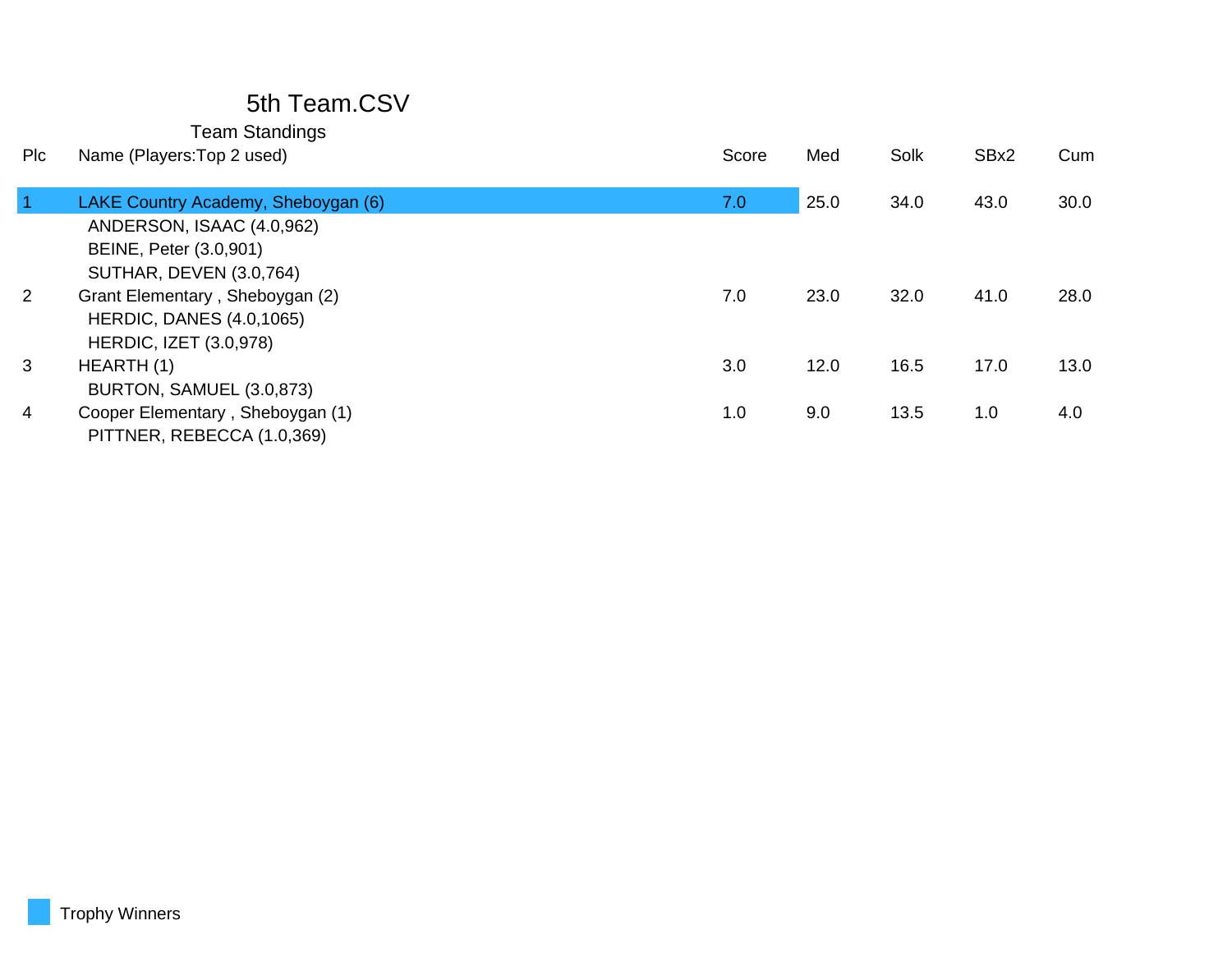## 6th Team.CSV

| Plc            | Name (Players: Top 2 used)                                                                           | Score | Med  | Solk | SBx2 | Cum  |
|----------------|------------------------------------------------------------------------------------------------------|-------|------|------|------|------|
| $\vert$ 1      | Xavier Middle School, Appleton (2)                                                                   | 6.5   | 25.5 | 34.5 | 41.0 | 28.0 |
|                | SCHULIST, NOAH (3.5,852)<br>GOYMERAC, CHRISTOPHER (3.0,854)                                          |       |      |      |      |      |
| 2              | Urban Middle School, Sheboygan (2)<br><b>YAKICH, DAVIS (3.5,717)</b><br>KOHN, AUSTIN (3.0,789)       | 6.5   | 17.5 | 26.0 | 27.0 | 23.0 |
| 3              | LAKE Country Academy, Sheboygan (2)<br>KRUEGER, CARTER (4.0,837)<br>NEWPORT, MATILDA (2.0,540)       | 6.0   | 20.0 | 28.0 | 27.0 | 25.0 |
| $\overline{4}$ | Horace Mann Middle School, She (3)<br>PIONTKOWSKI, KELSEY (3.0,574)<br>PIONTKOWSKI, VIOLET (2.0,400) | 5.0   | 14.5 | 23.0 | 8.0  | 14.0 |